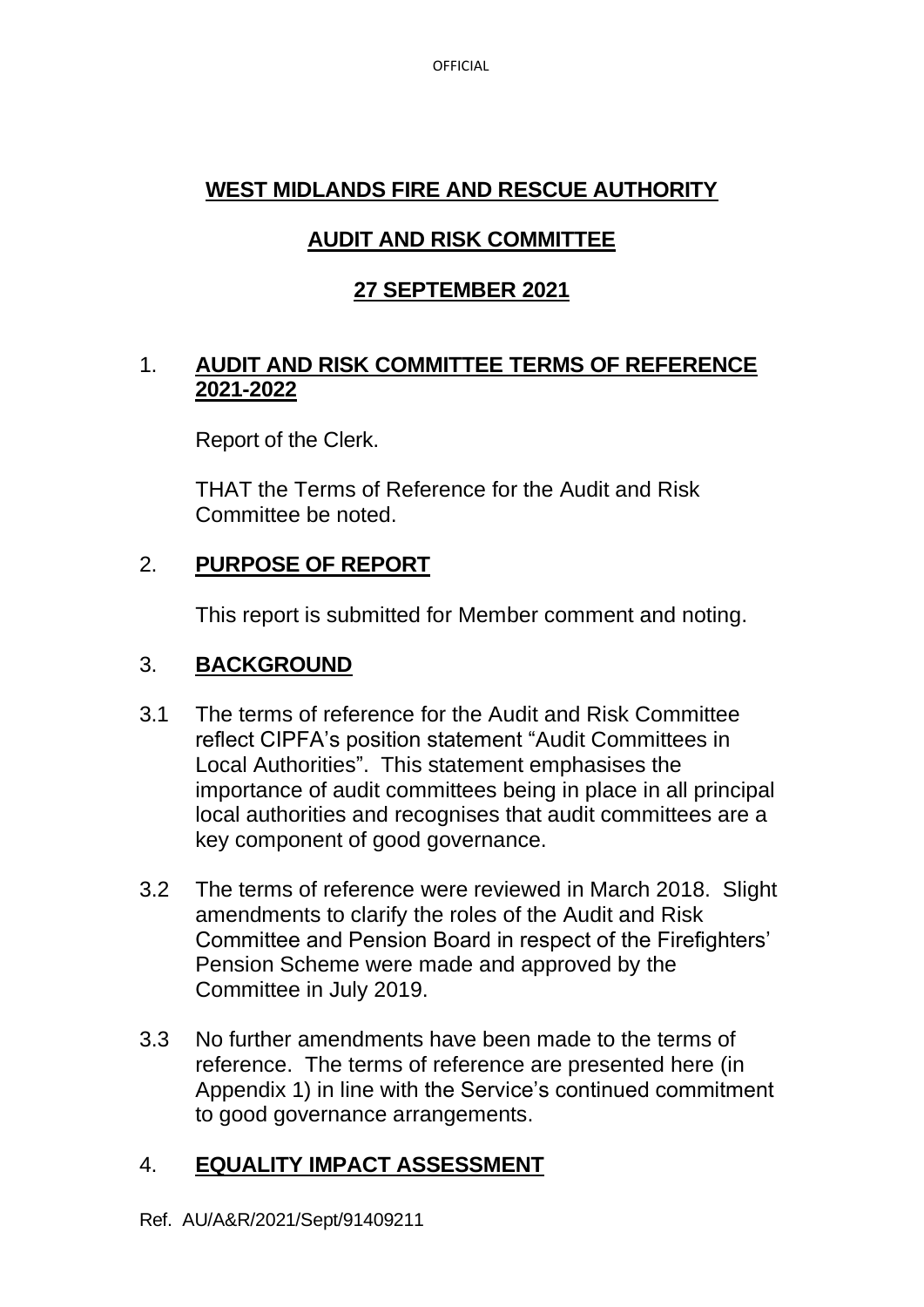In preparing this report an initial Equality Impact Assessment is not required and has not been carried out. The matters contained in this report will not lead to and/or do not relate to a policy change.

#### 5. **LEGAL IMPLICATIONS**

The Fire Authority is not obliged by law to appoint an Audit and Risk Committee, but this course of action has been taken in line with guidance from CIPFA.

#### 6. **FINANCIAL IMPLICATIONS**

There are no financial implications arising as a result of the content of this report.

### **BACKGROUND PAPERS**

The Constitution of the West Midlands Fire and Rescue Authority.

The contact name for this report is Karen Gowreesunker, Clerk to the Authority, Strategic Enabler – Strategy, telephone number 0121 380 6678.

Karen Gowreesunker Clerk to the Authority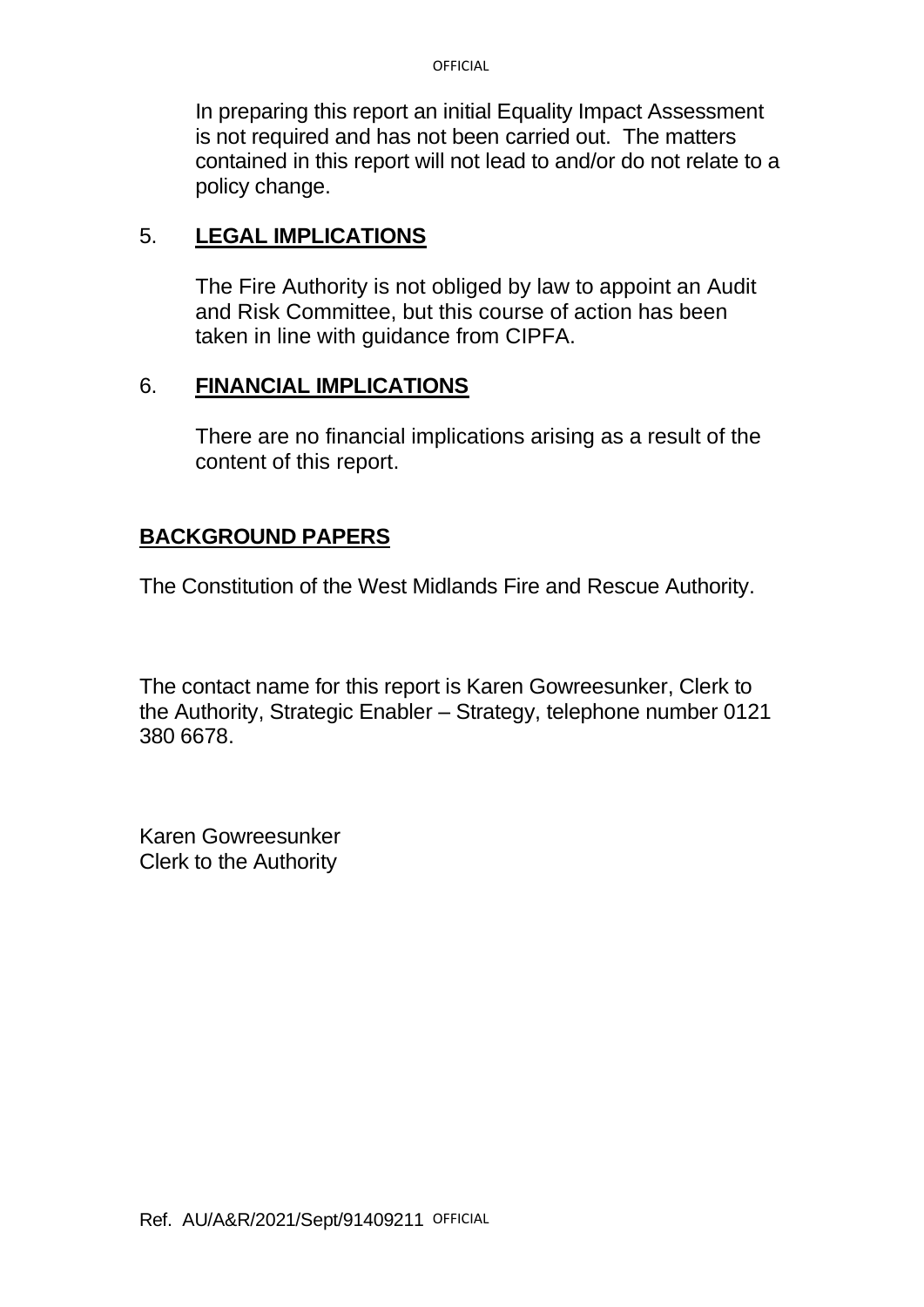# **AUDIT AND RISK COMMITTEE – TERMS OF REFERENCE**

#### **Statement of purpose**

Our Audit and Risk Committee is a key component of the Authority's corporate governance. It provides an independent and high-level focus on the audit, assurance and reporting arrangements that underpin good governance and financial standards.

The purpose of our Audit and Risk Committee is to provide independent assurance to the Members of the adequacy of the risk management framework and the internal control environment. It provides independent review of the governance, risk management and control frameworks and oversees the financial reporting and annual governance processes. It oversees internal audit and external audit, helping to ensure efficient and effective assurance arrangements are in place.

## **Governance, Risk and Control**

To review the Authority's corporate governance arrangements against the good governance framework and consider annual governance reports and assurances.

To review the annual governance statement prior to approval and consider whether it properly reflects the risk environment and supporting assurances, taking into account internal audit's opinion on the overall adequacy and effectiveness of the Authority's framework of governance, risk management and control.

To consider the Authority's arrangements to secure value for money and review assurances and assessments on the effectiveness of these arrangements.

To consider the Authority's framework of assurance and ensure that it adequately addresses the risks and priorities of the Authority.

To monitor the effective development and operation of risk management in the Authority.

Ref. AU/A&R/2021/Sept/91409211 OFFICIAL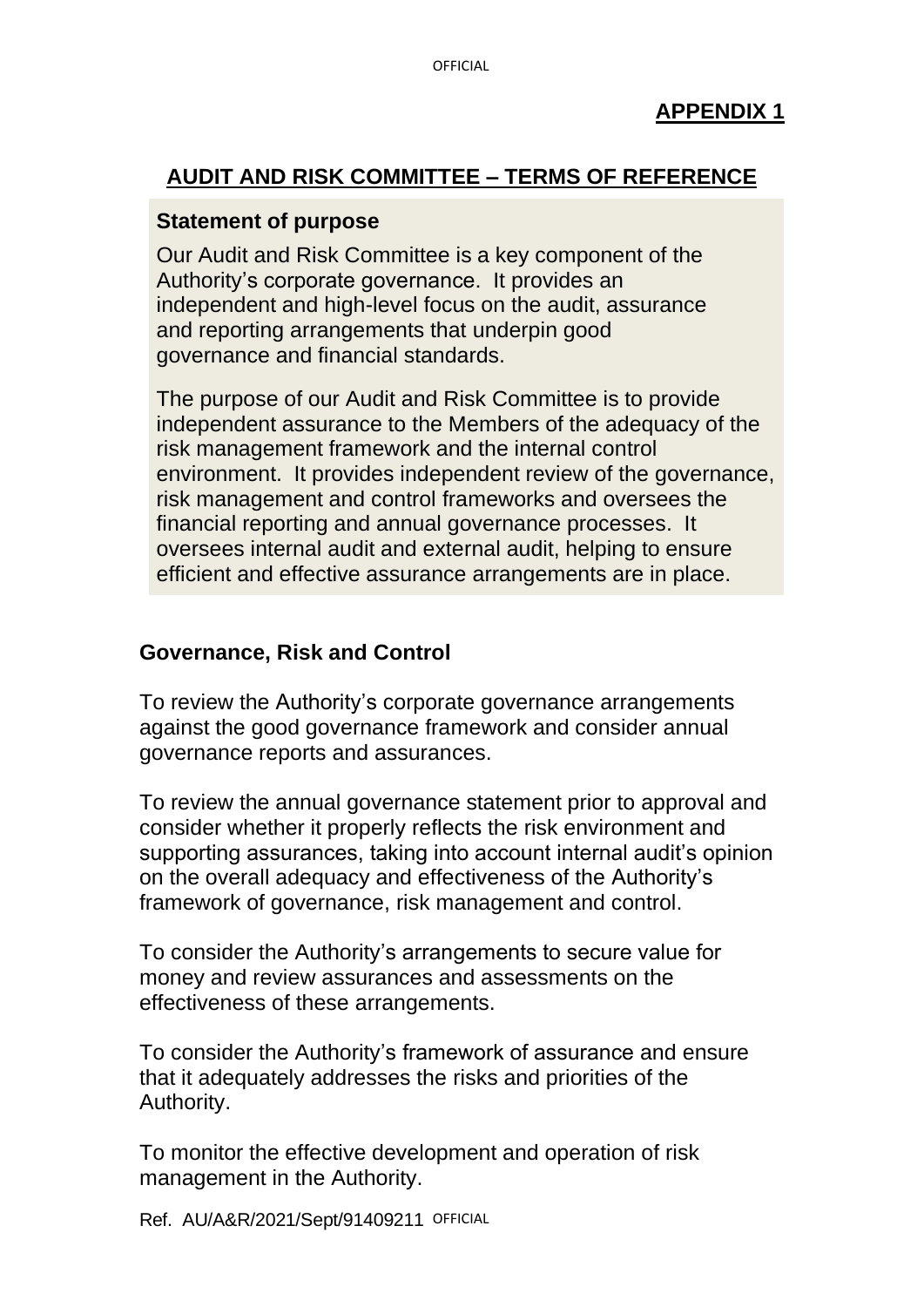To monitor progress in addressing risk-related issues reported to the Committee.

To consider reports on the effectiveness of internal controls and monitor the implementation of agreed actions.

To review the assessment of fraud risks and potential harm to the Authority from fraud and corruption.

To monitor the counter-fraud strategy, actions and resources.

To review the governance and assurance arrangements for significant partnerships or collaborations.

#### **Internal Audit**

To approve the internal audit charter.

To review proposals made in relation to the appointment of external providers of internal audit services and to make recommendations.

To approve risk based internal audit plan, including internal audit's resource requirements, the approach to using other sources of assurance and any work required to place reliance upon those other sources.

To approve significant interim changes to the risk-based internal audit plan and resource requirements.

To make appropriate enquiries of both management and the head of internal audit to determine if there are any inappropriate scope or resource limitations.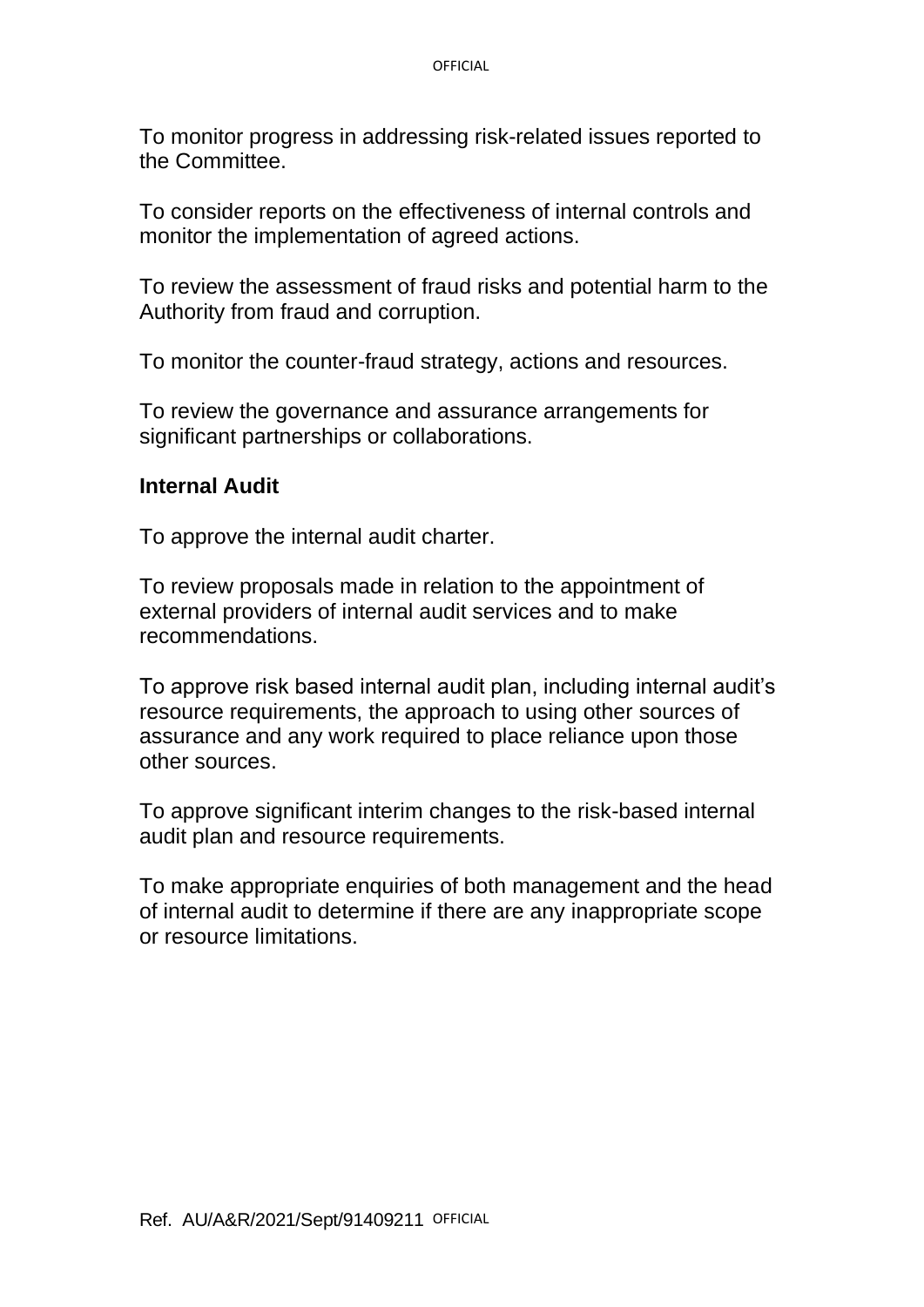To consider reports from the head of internal audit on internal audit's performance during the year, including the performance of external providers of internal audit services. These will include:

- Updates on the work of internal audit including key findings, issues of concern and action in hand as a result of internal audit work;
- Regular reports on the results of the quality assurance and improvement programme;
- Reports on instances where the internal audit function does not conform to the Public Sector Internal Audit Standards and Local Government Application Note, considering whether the non-conformance is significant enough that it must be included in the annual governance statement.

To consider the head of internal audit's annual report:

- The statement of the level of conformance with the Public Sector Internal Audit Standards and Local Government Application Note and the results of the quality assurance and improvement programme that supports the statement - these will indicate the reliability of the conclusions of internal audit.
- The opinion on the overall adequacy and effectiveness of the Authority's framework of governance, risk management and control together with the summary of the work supporting the opinion - these will assist the committee in reviewing the annual governance statement.

To consider summaries of specific internal audit reports as requested.

To receive reports outlining the action taken where the head of internal audit has concluded that management has accepted a level of risk that may be unacceptable to the Authority or there are concerns about progress with the implementation of agreed actions.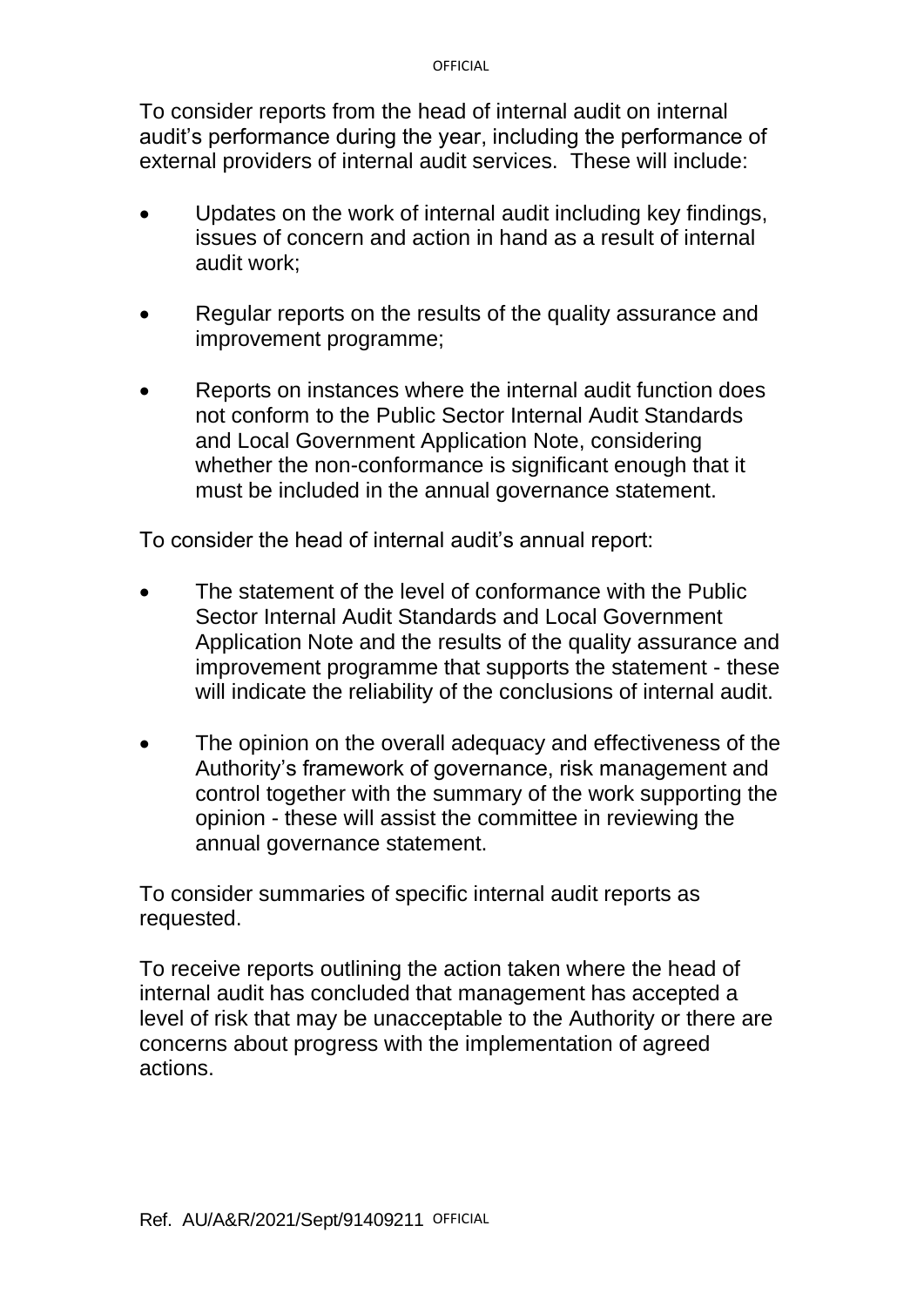#### **OFFICIAL**

To contribute to the quality assurance and improvement programme and in particular, to the external quality assessment of internal audit that takes place at least once every five years.

To consider a report on the effectiveness of internal audit to support the annual governance statement, where required to do so by the Accounts and Audit Regulations.

To consider any impairments to independence or objectivity arising from additional roles or responsibilities outside of internal auditing of the head of internal audit. To approve and periodically review safeguards to limit such impairments.

To provide free and unfettered access to the audit committee chair for the head of internal audit, including the opportunity for a private meeting with the committee.

## **External Audit (Grant Thornton)**

To consider the external auditor's annual letter, relevant reports, and the report to those charged with governance.

To consider specific reports as agreed with the external auditor.

To comment on the scope and depth of external audit work and to ensure it gives value for money.

To commission work from internal and external audit.

To advise and recommend on the effectiveness of relationships between external and internal audit and other inspection agencies or relevant bodies.

To support the independence of external audit through consideration of the external auditor's annual assessment of its independence and review of any issues raised by PSAA or the authority's auditor panel as appropriate.